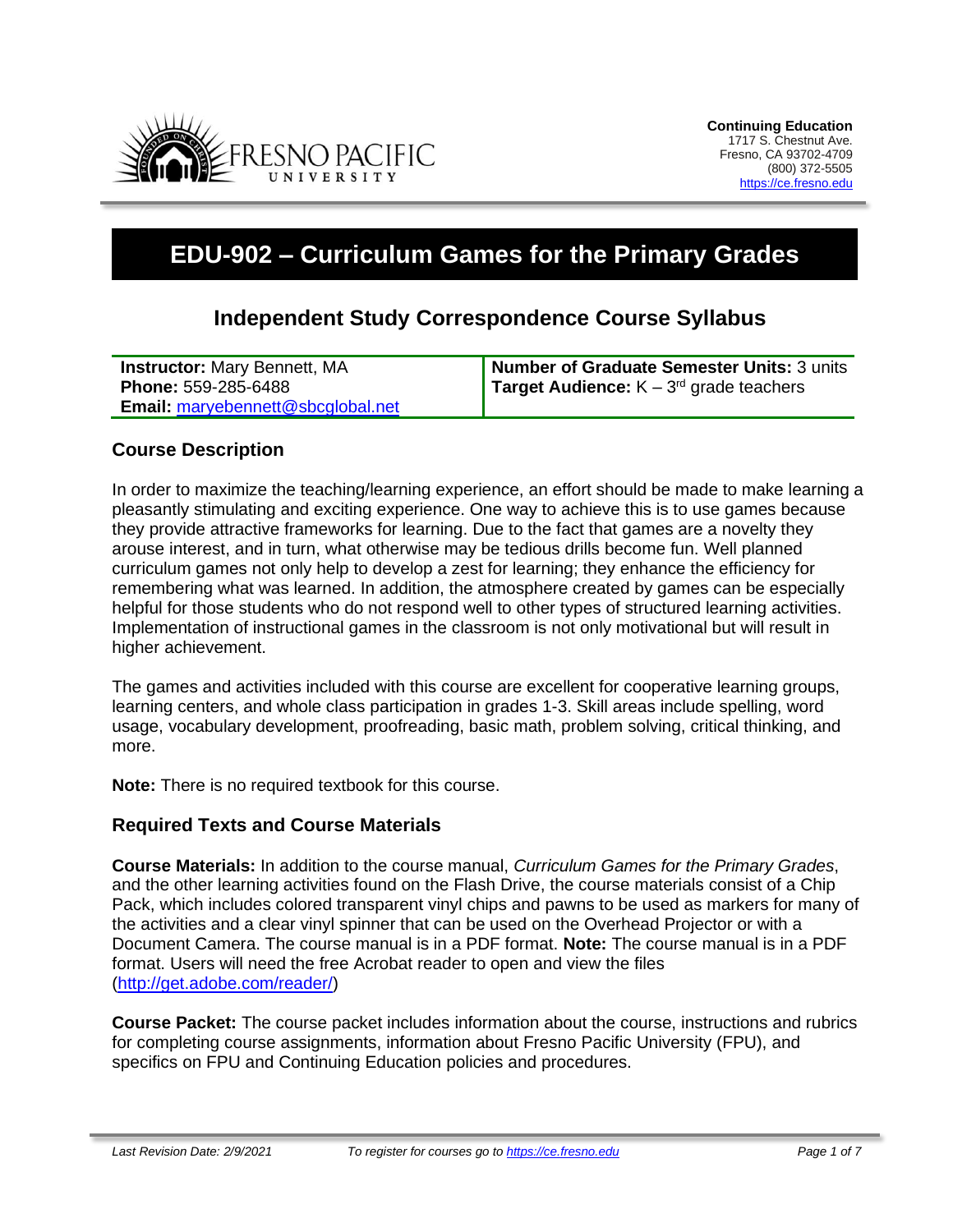# **Course Dates**

Self-paced; students may enroll at any time and take up to one year, from the date of registration, to complete assignments. Students may complete assignments in no less than three weeks for a 3 unit course (one week per unit).

## **National Standards Addressed in This Course**

#### **National Board for Professional Teaching Standards (NBPTS)**

[\(http://www.nbpts.org/standards-five-core-propositions/\)](http://www.nbpts.org/standards-five-core-propositions/)

First published in 1989 and updated in 2016, *[What Teachers Should Know and Be Able to Do](http://www.accomplishedteacher.org/)* articulates the National Board's Five Core Propositions for teaching. The Five Core Propositions comparable to medicine's Hippocratic Oath — set forth the profession's vision for accomplished teaching. Together, the propositions form the basis of all National Board Standards and the foundation for National Board Certification. Course assignments have been designed so students can demonstrate excellence against these professional teaching standards whenever possible.

- Proposition 1: Teachers are committed to students and their learning
- Proposition 2: Teachers know the subject they teach and how to teach those subjects to students
- Proposition 3: Teachers are responsible for managing and monitoring student learning
- Proposition 4: Teachers think systematically about their practice and learn from experience
- Proposition 5: Teachers are members of learning communities

#### **NCTE/IRA Standards for the English Language Arts** [\(http://www.ncte.org/standards\)](http://www.ncte.org/standards)

These standards are designed to complement other national, state, and local standards and contribute to the ongoing discussion about English language arts classroom activities and curricula. The standards are based on the guiding visions. Many of the activities in the course, Curriculum Games for the Primary Grades, focus on the standards at the core of a solid mathematics instructional program for primary students as published in the by the **National Council of Teachers of Mathematics** in the Principles and Standards for School Mathematics [\(http://standards.nctm.org\)](http://standards.nctm.org/).

#### **Common Core State Standards (CCSS)** [\(www.corestandards.org\)](http://www.corestandards.org/)

The Common Core State Standards Initiative is a state-led effort coordinated by the National Governors Association Center for Best Practices (NGA Center) and the Council of Chief State School Officers (CCSSO). The goal of this initiative is to develop a common core of state standards in English-language arts and math in grades K-12. The point of this effort is simple: improving teaching and learning to ensure that high school graduates in every part of the nation have the knowledge and skills they need for college or a career. The Common Core Standards are both research and evidence-based as well as internationally benchmarked. These standards define the knowledge and skills students should have within their K-12 education careers so that they will graduate high school fully prepared for college and careers. Though the program is optional, states that adopt it are more likely to receive Race to the Top federal dollars.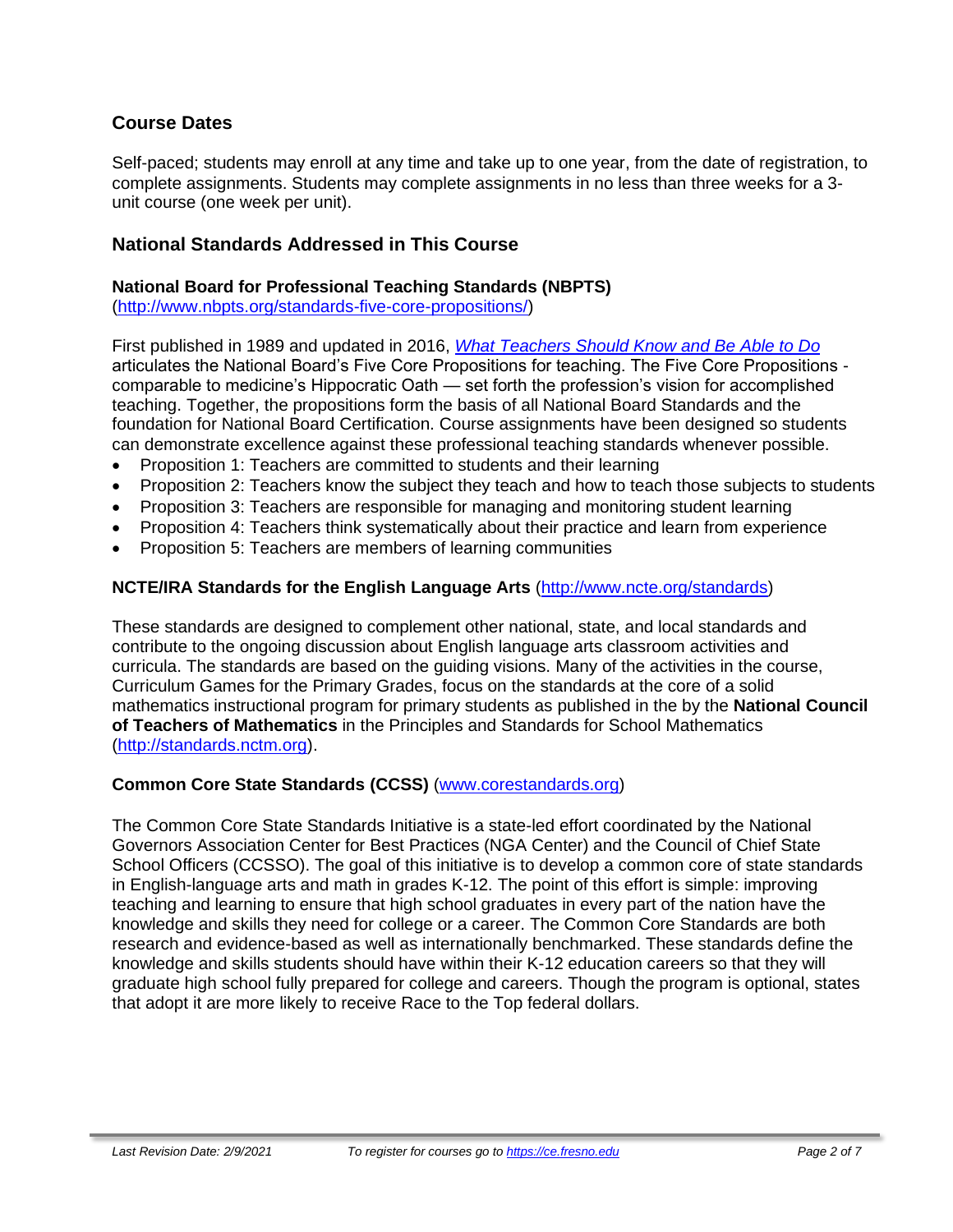# **Continuing Education Program Student Learning Outcomes**

| CE <sub>1</sub> | Demonstrate proficient written communication by articulating a clear focus,<br>synthesizing arguments, and utilizing standard formats in order to inform and<br>persuade others, and present information applicable to targeted use.                                    |
|-----------------|-------------------------------------------------------------------------------------------------------------------------------------------------------------------------------------------------------------------------------------------------------------------------|
| CE <sub>2</sub> | Demonstrate comprehension of content-specific knowledge and the ability to apply it<br>in theoretical, personal, professional, or societal contexts.                                                                                                                    |
| CE <sub>3</sub> | Reflect on their personal and professional growth and provide evidence of how such<br>reflection is utilized to manage personal and professional improvement.                                                                                                           |
| CE <sub>4</sub> | Apply critical thinking competencies by generating probing questions, recognizing<br>underlying assumptions, interpreting and evaluating relevant information, and<br>applying their understandings to the professional setting.                                        |
| CE <sub>5</sub> | Reflect on values that inspire high standards of professional and ethical behavior as<br>they pursue excellence in applying new learning to their chosen field.                                                                                                         |
| CE <sub>6</sub> | Identify information needed in order to fully understand a topic or task, organize that<br>information, identify the best sources of information for a given enquiry, locate and<br>critically evaluate sources, and accurately and effectively share that information. |

# **Student Learning Outcomes (SLOs) for This Course**

|             | <b>Student Learning Outcomes for This Course</b><br>By the end of this course student will be able to:                                                                                                                                     | <b>National Standards</b><br><b>Addressed in This</b><br>Course* | <b>Continuing</b><br><b>Education Program</b><br><b>Student Learning</b><br><b>Outcomes</b><br>Addressed** |
|-------------|--------------------------------------------------------------------------------------------------------------------------------------------------------------------------------------------------------------------------------------------|------------------------------------------------------------------|------------------------------------------------------------------------------------------------------------|
|             | 1. Examine state or national standards in the<br>area of reading/language arts and math, and<br>align those standards with course content.                                                                                                 | <b>NBPTS 2,3,4</b>                                               |                                                                                                            |
|             | 2. Present alternate approaches to drills<br>necessary for mastery of selected skills while<br>involving students in activities that promote<br>active participation.                                                                      | <b>NBPTS 2,3,4</b>                                               |                                                                                                            |
| 3.          | Engage students in high-interest, flexible,<br>learning activities that demonstrate mastery<br>or progression towards meeting the<br>standards and describe each experience<br>through reflective writing.                                 | <b>NBPTS 2,3,4</b>                                               |                                                                                                            |
| $4_{\cdot}$ | Create an environment in which teachers<br>and students work as active learners and<br>students are encouraged to communicate<br>knowledge through the use of appropriate<br>activities which are described through<br>reflective writing. | NBPTS 1, 2,3,5                                                   |                                                                                                            |
| 5.          | Develop activities that meet the specific<br>needs of a diverse student population.                                                                                                                                                        | <b>NBPTS 1,2,3</b>                                               |                                                                                                            |
| 6.          | Review and analyze current trends in<br>education.                                                                                                                                                                                         | NBPTS 1,4                                                        |                                                                                                            |
|             | 7. Promote staff interaction through observation<br>and sharing and describe the reaction of<br>colleagues through reflective writing                                                                                                      | <b>NBPTS 1,2,4,5</b>                                             |                                                                                                            |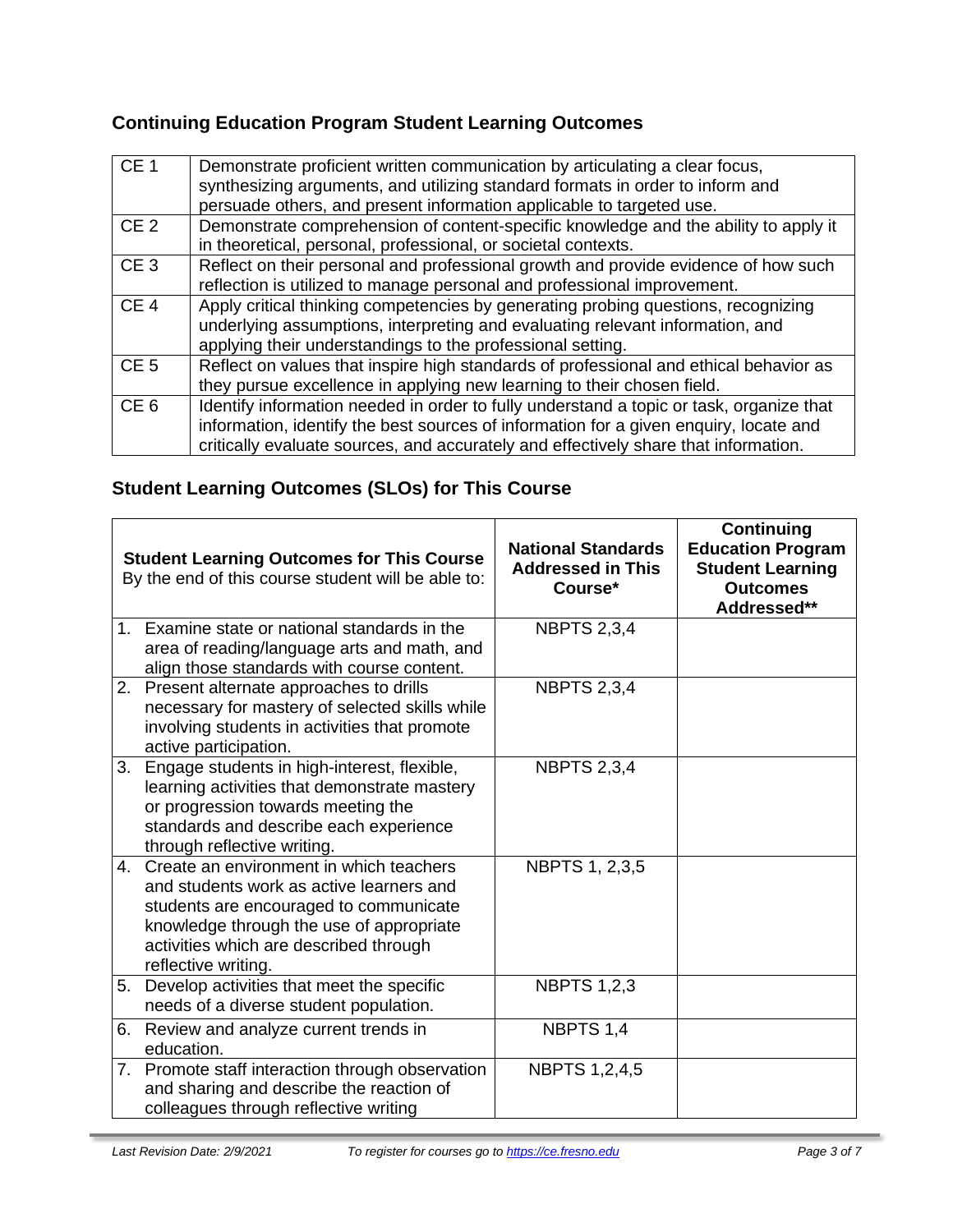| and the classroom environment in relation to<br>the course content by responding to focus<br>questions. |
|---------------------------------------------------------------------------------------------------------|
|---------------------------------------------------------------------------------------------------------|

\* Please refer to the section on **National Standards Addressed in This Course**

\*\* Please refer to the section on **Continuing Education Program Student Learning Outcomes**

# **Topics, Assignments, and Activities**

| <b>Module</b><br><b>Module Title</b>                                                                                                                                                                                                                                                                                                                                    | <b>Module Assignments and Activities</b>                                                                                                                                        | <b>Points</b><br><b>Possible</b><br>for Each<br><b>Assignment</b> |
|-------------------------------------------------------------------------------------------------------------------------------------------------------------------------------------------------------------------------------------------------------------------------------------------------------------------------------------------------------------------------|---------------------------------------------------------------------------------------------------------------------------------------------------------------------------------|-------------------------------------------------------------------|
| Module $1 -$<br>Standards-Based<br>Instruction                                                                                                                                                                                                                                                                                                                          | Locate and explore relevant standards.<br>$\bullet$<br>Reflect upon how standards guide teaching practices.                                                                     | 20 pts                                                            |
| Module $2-$<br>Identify activities in the course content appropriate for<br>$\bullet$<br><b>Learning Activities</b><br>the level of the students in your classroom.<br>Align each of the activities to national, state, or district<br>$\bullet$<br>standards.<br>Implement the activities and complete a reflection for<br>$\bullet$<br>each one assessing the results |                                                                                                                                                                                 | 30 pts                                                            |
| Module $3 -$<br>Activity<br>Development                                                                                                                                                                                                                                                                                                                                 | Design and develop one activity that infuses reading or<br>$\bullet$<br>math with another subject area                                                                          | 10 pts                                                            |
| Module $4-$<br>Promote staff interaction and collaboration through the<br>$\bullet$<br>Teacher<br>sharing of ideas and relevant teaching practices.<br>Collaboration                                                                                                                                                                                                    |                                                                                                                                                                                 | 10 pts                                                            |
| Module $5-$<br>Review and analyze current trends in reading<br>$\bullet$<br><b>Article Review</b><br>education specifically related to your teaching situation                                                                                                                                                                                                          |                                                                                                                                                                                 | 10 pts                                                            |
| Module $6-$<br>Reflect upon the course content and analyze the<br>٠<br><b>Reflective Essay</b><br>implications for teaching.                                                                                                                                                                                                                                            |                                                                                                                                                                                 | 10 pts                                                            |
| Module $7 -$<br>Create a Game                                                                                                                                                                                                                                                                                                                                           | Create-A-Game - Math or Language: Using any of the<br>$\bullet$<br>formats listed in the assignments, or any that you have<br>created, design a game for use in your classroom. | 10 pts                                                            |
| <b>TOTAL POINTS</b>                                                                                                                                                                                                                                                                                                                                                     |                                                                                                                                                                                 | <b>100 pts</b>                                                    |

# **Grading Policies, Rubrics, and Requirements for Assignments**

#### **Grading Policies**

- Assignments will be graded per criteria presented in the course rubrics.
- $A = 90-100\%$  and  $B = 80-89\%$ , (anything below 80% will not receive credit.)
- The discernment between an A or a B letter grade is at the discretion of the instructor based on the quality of work submitted (see course rubrics).
- Coursework falling below a B grade will be returned with further instructions.
- All assignments must be completed to receive a grade and are expected to reflect the quality that teacher-training institutions require of professional educators. If completed assignments do not meet this standard, students will be notified with further instructions from the instructor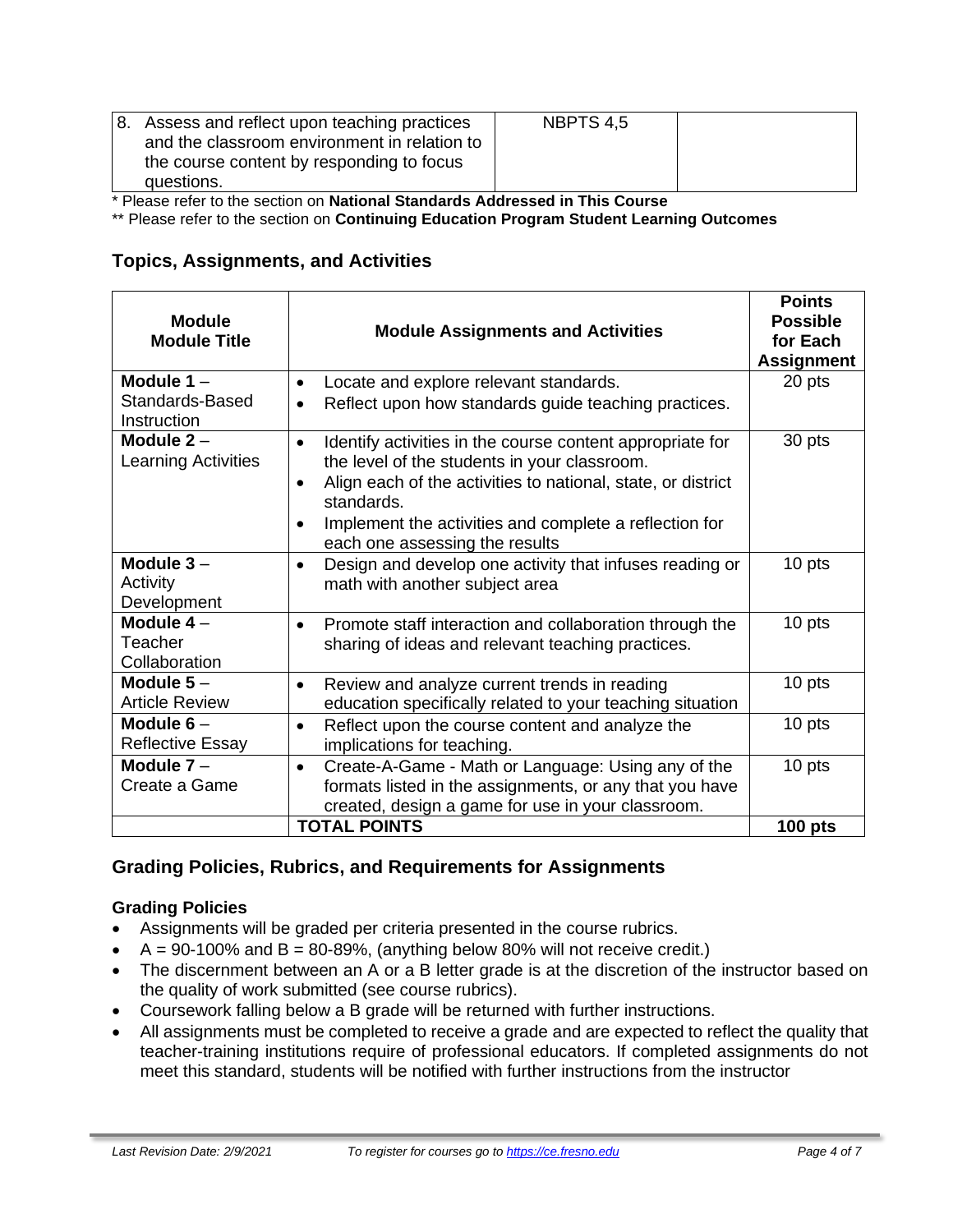#### **Grading Rubric**

| Grade     | Percentage | <b>Description</b> | <b>Rubric</b>                                                                                                                                                                                   |
|-----------|------------|--------------------|-------------------------------------------------------------------------------------------------------------------------------------------------------------------------------------------------|
| A         | 90-100%    | Excellent          | Meets all course / assignment requirements with<br>significant evidence of subject mastery and<br>demonstration of excellent graduate level professional<br>development scholarship.            |
| B         | 80-89%     | Very Good          | Adequately meets criteria for all course/assignment<br>requirements - demonstrates subject competency with<br>very good graduate level professional development<br>scholarship.                 |
| <b>NC</b> | Below 80%  | Unacceptable       | Does not meet the minimum criteria for all<br>course/assignment requirements and demonstrated<br>little, if any, evidence of acceptable graduate level<br>professional development scholarship. |

#### **Writing Requirements**

- **Superior:** Writing is clear, succinct, and reflects graduate level expectations. Clearly addresses all parts of the writing task. Maintains a consistent point of view and organizational structure. Include relevant facts, details, and explanations.
- **Standard:** Writing is acceptable with very few mistakes in grammar and spelling. Addresses most parts of the writing task. Maintains a mostly consistent point of view and organizational structure. Include mostly relevant facts, details, and explanations.
- **Sub-standard:** Writing contains noticeable mistakes in grammar and spelling. Does not address all parts of the writing task. Lacks a consistent point of view and organization structure. May include marginally relevant facts, details, and explanations.

#### **Lesson Plan Requirements**

- **Superior:** Instructional goals and objectives clearly stated. Instructional strategies appropriate for learning outcome(s). Method for assessing student learning and evaluating instruction is clearly delineated and authentic. All materials necessary for student and teacher to complete lesson clearly listed.
- **Standard:** Instructional goals and objectives are stated but are not easy to understand. Some instructional strategies are appropriate for learning outcome(s). Method for assessing student learning and evaluating instruction is present. Most materials necessary for student and teacher to complete lesson are listed.
- **Sub-standard:** Instructional goals and objectives are not stated. Learners cannot tell what is expected of them. Instructional strategies are missing or strategies used are inappropriate. Method for assessing student learning and evaluating instruction is missing. Materials necessary for student and teacher to complete lesson are missing.

#### **Instructor/Student Contact Information**

This course requires a minimum of three contacts between the student and the instructor. The first contact point occurs after the student enrolls in the course. The instructor contacts the student by phone to welcome them to the course and Fresno Pacific University. The instructor provides an overview of the course, material, assignments, and expectations for successful completion of the course. This initial interaction also establishes a foundation for future interactions (via email or phone). The second interaction should occur when the student is approximately half-way through the course. The instructor can field any assignment questions and learn what has been most beneficial to the student so far. The final conversation occurs at the end of the course. This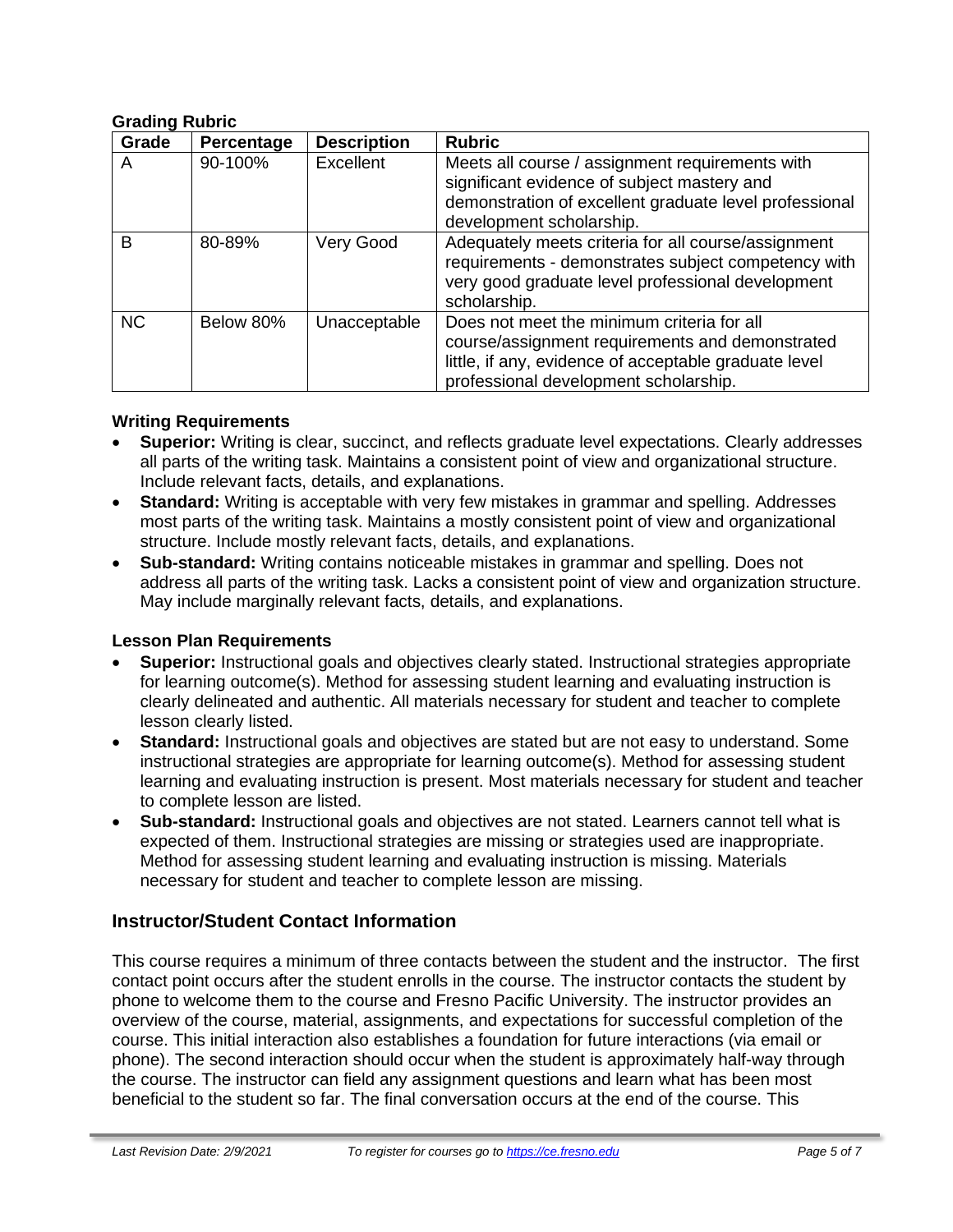interaction provides a final check that all assignments have been completed, final grade request has been submitted, and answer any final questions or concerns.

# **Coursework Hours**

Based on the Carnegie Unit standard, a unit of graduate credit measures academic credit based on the number of hours the student is engaged in learning. This includes all time spent on the course: reading the textbook, watching videos, listening to audio lessons, researching topics, writing papers, creating projects, developing lesson plans, posting to discussion boards, etc. Coursework offered for FPU Continuing Education graduate credit adheres to 45 hours per semester unit for the 900-level courses. Therefore, a student will spend approximately 135 hours on a typical 3-unit course.

### **Services for Students with Disabilities**

Students with disabilities are eligible for reasonable accommodations in their academic work in all classes. In order to receive assistance, the student with a disability must provide the Academic Support Center with documentation, which describes the specific disability. The documentation must be from a qualified professional in the area of the disability (i.e. psychologist, physician or educational diagnostician). Students with disabilities should contact the Academic Support Center to discuss academic and other needs as soon as they are diagnosed with a disability. Once documentation is on file, arrangements for reasonable accommodations can be made. For more information and for downloadable forms, please go to [https://www.fresno.edu/students/academic](https://www.fresno.edu/students/academic-support/services-students-disabilities)[support/services-students-disabilities.](https://www.fresno.edu/students/academic-support/services-students-disabilities)

# **Plagiarism and Academic Honesty**

All people participating in the educational process at Fresno Pacific University are expected to pursue honesty and integrity in all aspects of their academic work. Academic dishonesty, including plagiarism, will be handled per the procedures set forth in the Fresno Pacific University Catalogue <https://www.fresno.edu/students/registrars-office/academic-catalogs>

# **Technology Requirements**

To successfully complete the course requirements, course participants will need Internet access, can send and receive email, know how to manage simple files in a word processing program, and have a basic understanding of the Internet. Please remember that the instructor is not able to offer technical support. If you need technical support, please contact your Internet Service Provider.

# **Final Course Grade and Transcripts**

When all work for the course has been completed, students will need to logon to the Continuing Education website [\(https://ce.fresno.edu/my-account\)](https://ce.fresno.edu/my-account) and "Request Final Grade". Once the instructor receives the requests and submits the grade online, students may log back in to view their Final Grade Report or order transcripts online. Please allow at least two weeks for the final grade to be posted. For more information, see the Continuing Education Policies and Procedures at [https://ce.fresno.edu/ce-policies-and-procedures.](https://ce.fresno.edu/ce-policies-and-procedures)